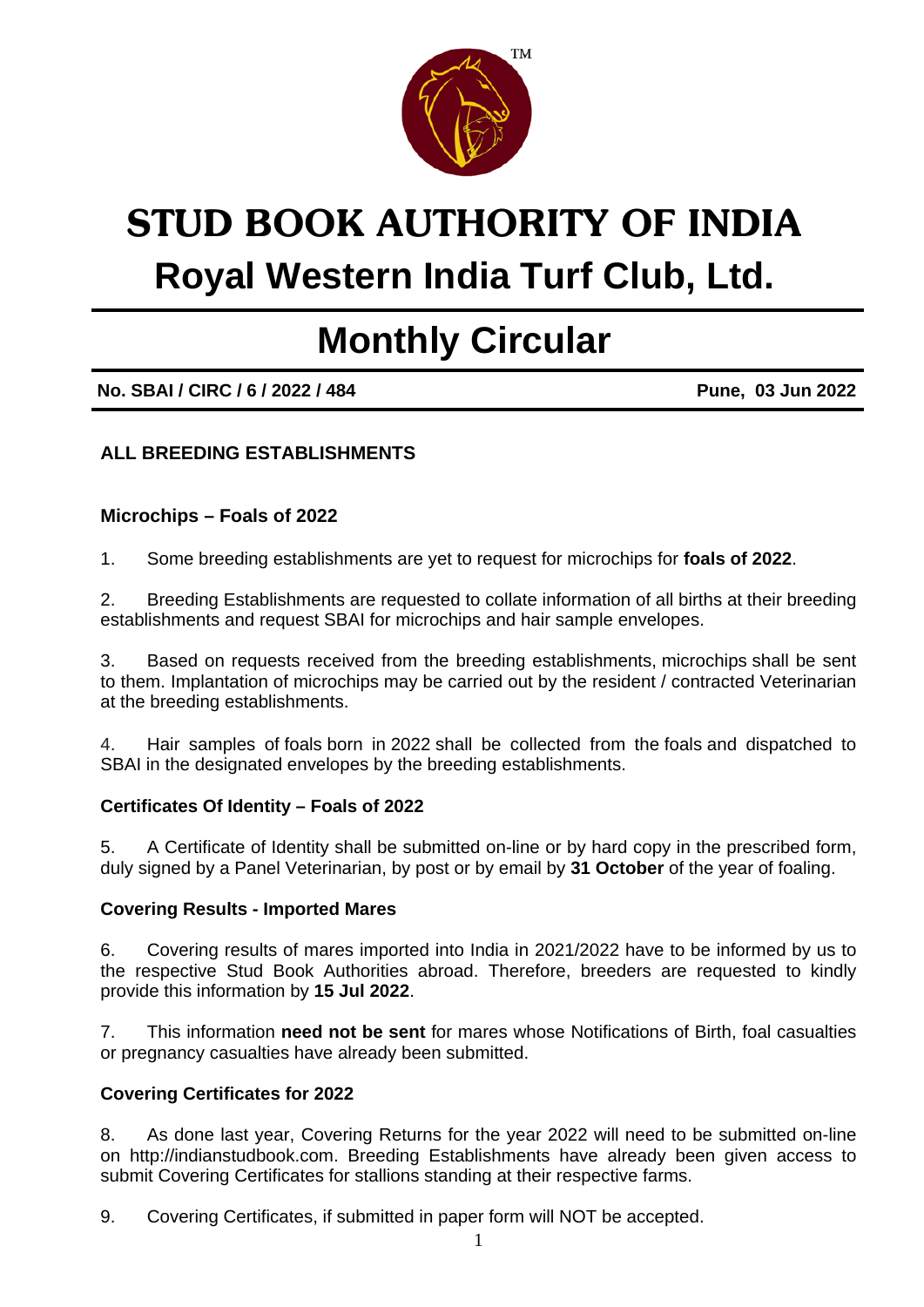#### **Debit In Stud Accounts**

10. Breeding Establishments whose Accounts are in debit are requested to clear the same at the earliest. Registration of documents submitted by Breeding Establishments whose accounts are in debit will be processed in terms of Para 121 of the Rules and Requirements for Registration of Thoroughbred and Half-bred Horses in India, effective from 24 Feb 2020.

#### **Change in telephone number of Stud Book Department**

11. Our contact numbers have changed and the same may noted :-

#### Main : **+91-20- 6680 1800**

| Extension numbers : General Correspondence | $\sim$ $-$               | 237 |
|--------------------------------------------|--------------------------|-----|
| Deputy Registrar                           | $\overline{\phantom{0}}$ | 326 |
| Keeper & Registrar                         | $\overline{\phantom{0}}$ | 226 |

#### **Temporary discontinuation of Equine Influenza Vaccination in 2022**

12. At the request of the Chairman, Veterinary Commission of Turf Authorities of India, a **Notice** regarding Equine Influenza Vaccination is reproduced again as **Appendix – A**, for the reference and compliance of all concerned.

Sd/-

**Satish R. Iyer**  Keeper & Registrar Indian Stud Book